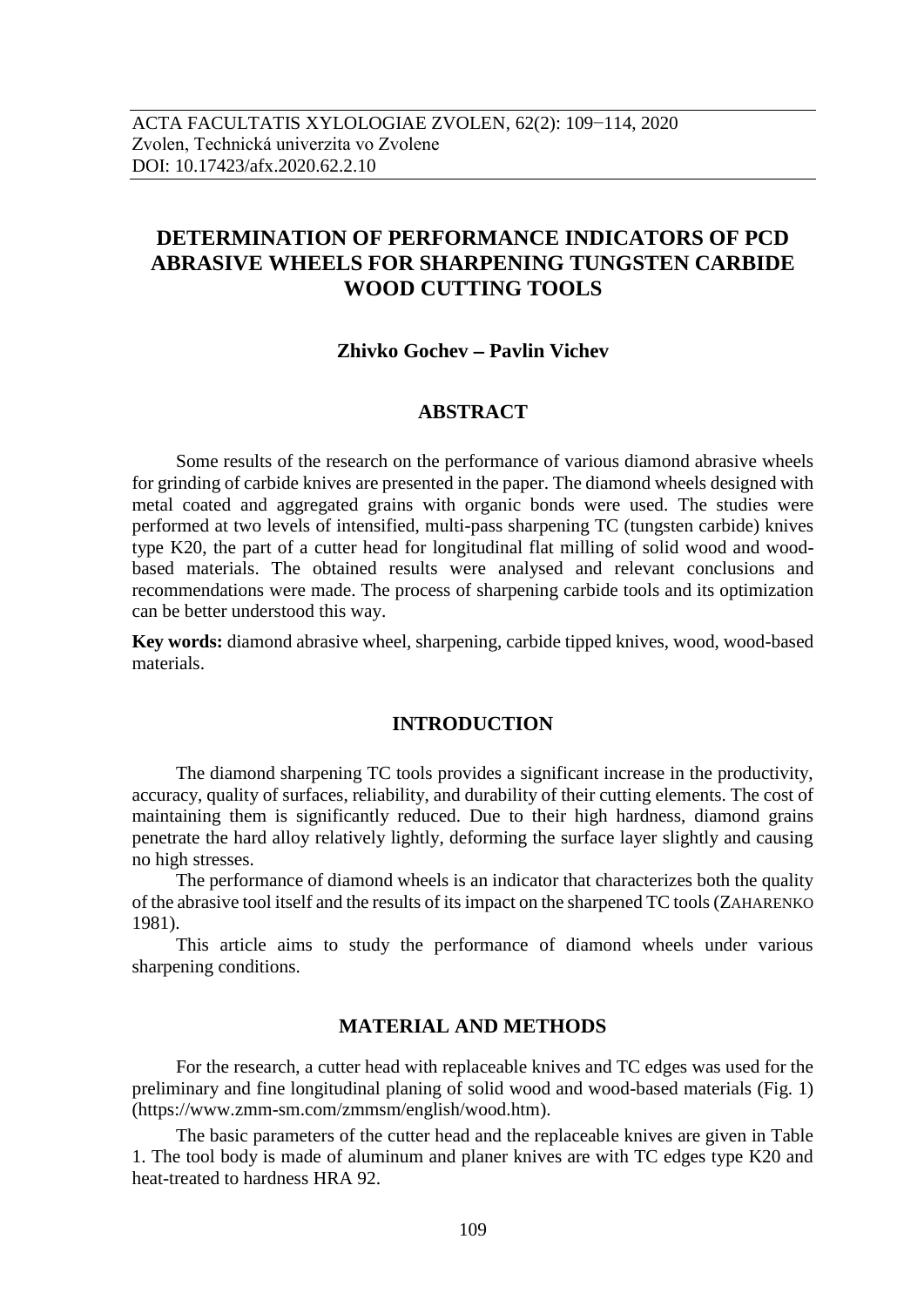**Tab. 1 Basic parameters of the cutter head and knives.**

| $\overline{\phantom{a}}$<br>mm<br>≖ | mm<br>и. | mm<br>$\overline{\phantom{a}}$ | mm<br>В.             | mm<br>، ور | mm<br>4.9 | c<br>,,, | $T$ vpe                                         |
|-------------------------------------|----------|--------------------------------|----------------------|------------|-----------|----------|-------------------------------------------------|
| 120                                 | ኃስ<br>υc | 1 $\cap$ $\cap$<br>⊥∠∪         | $\overline{c}$<br>υc |            |           | ∽−       | $L^{\sim}$<br>T <sub>0</sub><br>_<br>172 V<br>ິ |



**Fig. 1 Assembled cutter head with insert knives and TC cutting edges, type K20.**

The indications in Table 1 correspond to:

*D* – Diameter of the cutter head;

*d* – Bore size;

*L* – Length of the knife;

*B* – Width of the knife;

*s* – Thickness of the knife;

*z* – Number of knives;

*β* – Angle of sharpening;

TCT – Tungsten carbide teeth.

The cutter head is designed for shaper machines and four-side processing machines. The TC edges type K20 (ISO grade classifications) consists of 94% tungsten carbide (WC) and 6% cobalt (Co) with a tungsten grain size of  $1.0-2.0$  µm [\(http://carbide.ultra](http://carbide.ultra-met.com/viewitems/iso-grades/iso-grade-classifications-tungsten-carbide)[met.com/viewitems/iso-grades/iso-grade-classifications-tungsten-carbide\)](http://carbide.ultra-met.com/viewitems/iso-grades/iso-grade-classifications-tungsten-carbide).

The abrasive PCD grinding wheel (Fig. 2) has 12A2-45 shapes (conical cup - CC) and works with its front surface (manufacturing of Russia).

The characteristics of the experimental disks according to the FEPA (Federation of European Producers of Abrasives) are given in Table 2 and Fig. 3.



**Fig. 2 Abrasive grinding wheel shape 12A2-45 (conical cup).**

|  |  | Tab. 2 Characteristics of experimental diamond abrasive wheels. |  |  |  |  |  |
|--|--|-----------------------------------------------------------------|--|--|--|--|--|
|--|--|-----------------------------------------------------------------|--|--|--|--|--|

| Shape and<br>dimensions, mm                    | <b>Abrasive</b><br>type | Mesh Size, um    | <b>Bond Type</b> | Concentra-<br>tion, $\%$ | <b>Hardness</b> | Work<br>conditions |
|------------------------------------------------|-------------------------|------------------|------------------|--------------------------|-----------------|--------------------|
| 12A2-45<br>$125 \times 5 \times 3 \times 32$   | SDC <sub>2</sub>        | D <sub>126</sub> | $B2-01$          | K <sub>100</sub>         | R               | S                  |
| 12A2-45<br>$125 \times 5 \times 3 \times 32$   | SDC <sub>2</sub>        | D <sub>126</sub> | $B1-13$          | K <sub>100</sub>         | R               | S                  |
| $12A2-45$<br>$125 \times 5 \times 3 \times 32$ | SDC <sub>4</sub>        | D <sub>126</sub> | $B2-01$          | K <sub>100</sub>         | R               | S                  |
| 12A2-45<br>$125 \times 5 \times 3 \times 32$   | SDC <sub>4</sub>        | D <sub>126</sub> | $B1-13$          | K <sub>100</sub>         | R               | S                  |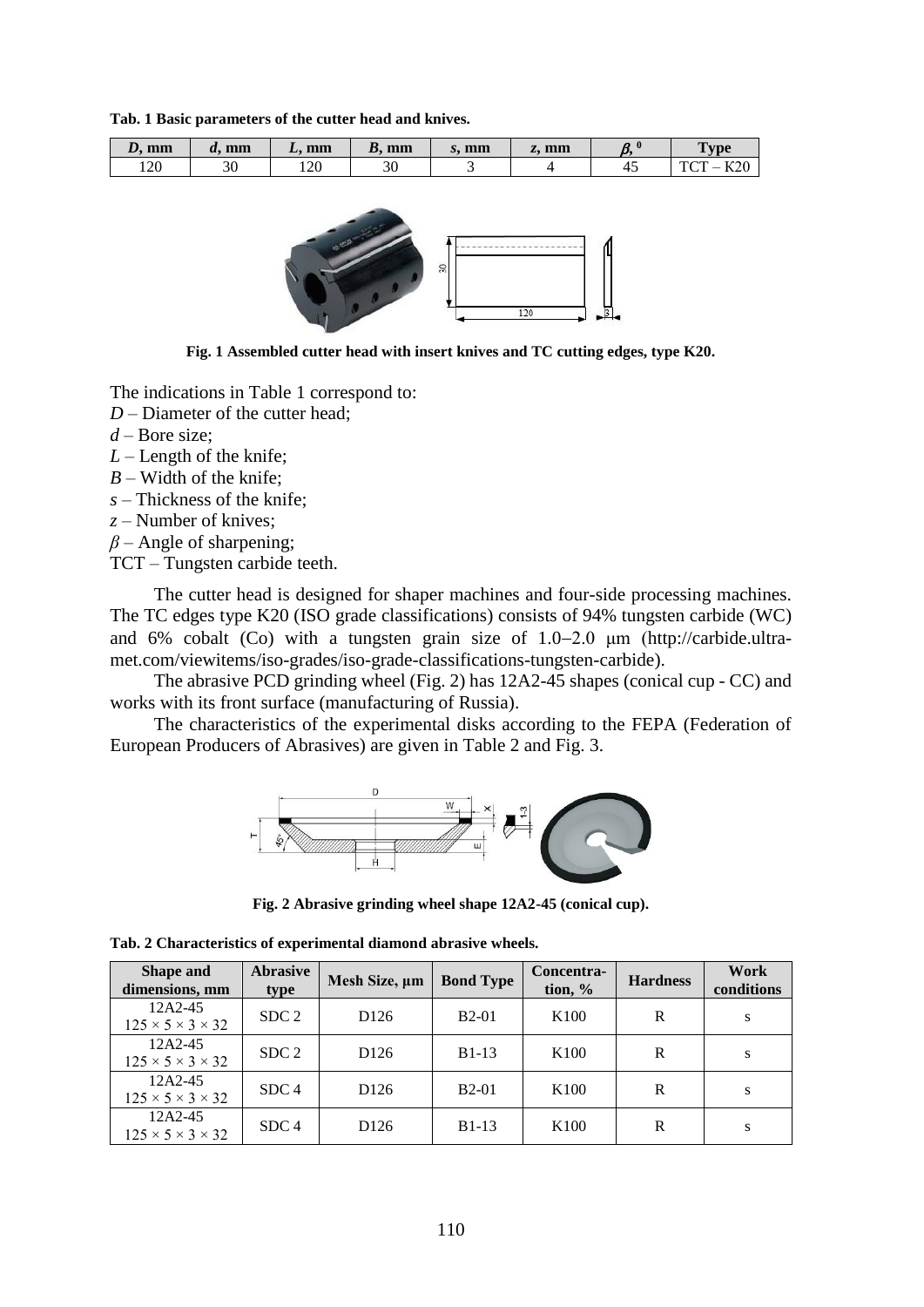

**Fig. 4 Abrasive wheel indication.**

The indications of Fig. 4 correspond to:

SDC 2 – Metal-coated synthetic diamond with aggregated grains and ordinary strength;

SDC 4 – Metal-coated synthetic diamond with aggregated grains and increased strength;

D126 – Mesh size 125/100;

К100 – Concentration of diamond grains 100%;

R – Hard bond;

B2-01 – Phenol-formaldehyde-based organic bond with boron carbide filler enhancing selfsharpening process

B1-13 - Phenol-formaldehyde-based organic bond with barium sulphate filler and talc for clean sharpening and smoothing

Metal-coated diamond grains are better retained by the organic bond due to the presence of a metal film on their surface. This film protects the grains from shavings and ruptures, increases their strength and improves the conditions of heat removal from the sharpening zone. This results in a reduction in the specific diamond consumption and increases sharpening performance.

Aggregated grains (up to 10 pieces in one aggregate) have a significantly larger unfolded surface (regardless of the initial abrasive mesh size). Such diamond grain aggregates are better retained by the organic bond and withstand much higher loads. Abrasive wheels have better cutting abilities. (KURDYUKOV 2014).

The investigations were carried out with the intensified multi-pass sharpening of a sharpening machine model HMS 700 of HOLZMANN - Austria, under the following conditions:

- Cutting speed  $(V)$  – 18 m/s;

- Longitudinal feed speed  $(V_1)$  – 2.0; 2.5 m/min;

- Cross feed speed  $(V_{dm})$  – 0.03; 0.05 mm/double motion.

The following indicators for evaluating the performance of diamond wheels in a multipass sharpening of TC tools have been determined (OSTROVSKII 1981, ZAHARENKO 1981, GOCHEV 2008, 2019):

- Relative consumption of SDC determined by the weight method - *Q*r*,* mg/g;

- Coefficient of cutting capacity - *C*c;

- Effective sharpening power of direct motion  $\vec{N}_e$ , W;
- Relative power consumption of sharpening *E*r.e, kWh/kg;
- Complex performance indicator  $-C_{c,i}$ , mm<sup>3</sup>.g/min.kg.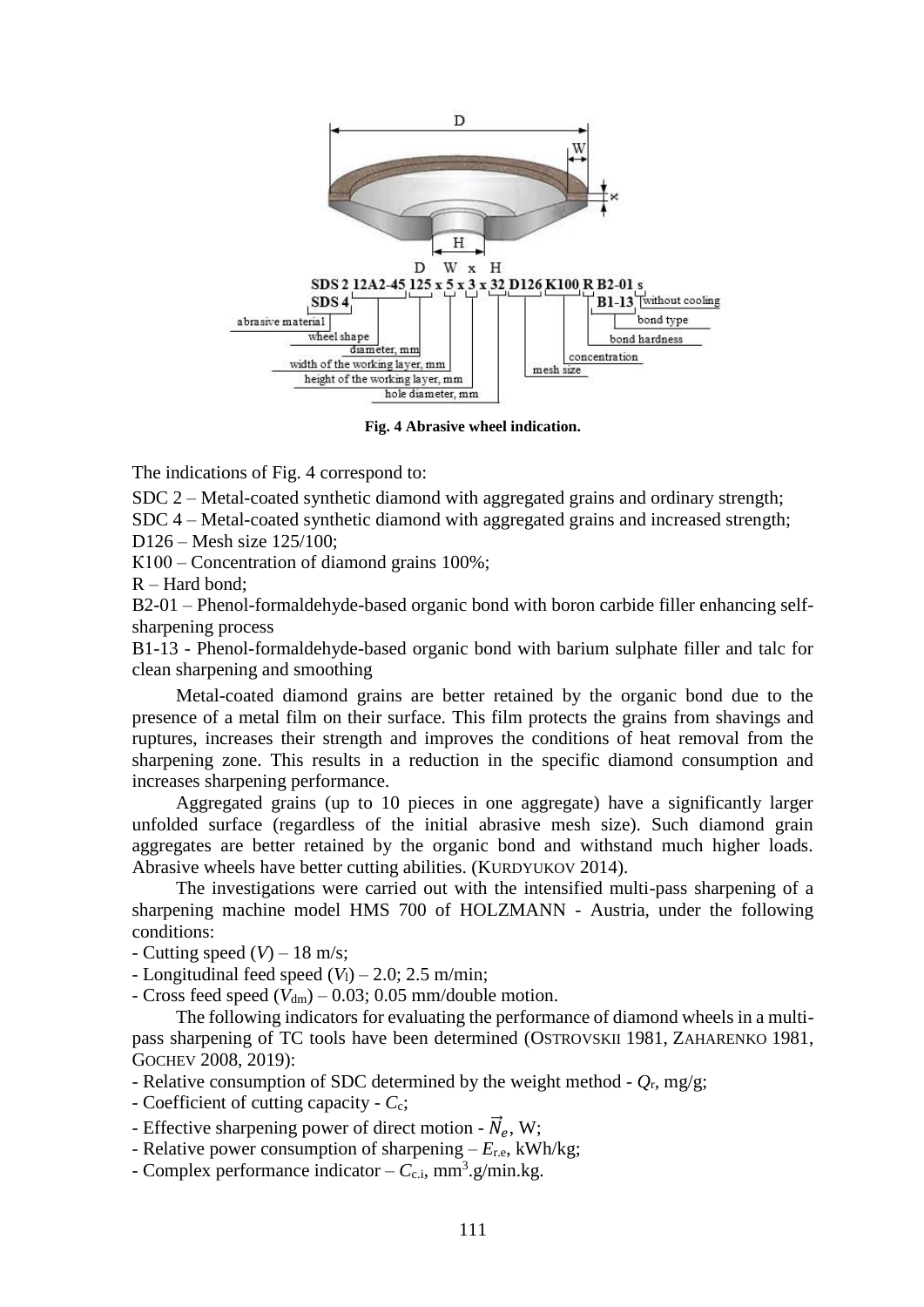The first four indicators were determined using the methodology set out in the Ohrid and Zagreb publications (GOCHEV 2019).

Some researchers determine the performance of diamond wheels using a Grinding Ratio (ZAHARENKO 1981, ROWE 2009, KOROTOVSKIKH 2012, 2017).

The complex performance indicator takes into account the diamond wheel's durability, productivity, conditions, and sharpening mode and can be defined as:

$$
C_{c.i} = c \frac{P_{ac.}}{Q_r} \tag{1}
$$

Where *c* is a coefficient dependent on the magnitude of the cross feed speed ( $c = 0.2$  at W = 5 mm и *Vdm* < mm/double motion):

 $P_{\text{ac}}$  – Actual sharpening performance, mm<sup>3</sup>/min;

## **RESULTS AND DISCUSSION**

Table 3 shows the summary results of studies of synthetic diamond wheels with metalcoated and aggregated grains with organic bond with intensified multi-pass sharpening without cooling of TC edges type K20.

The study was conducted at two levels of sharpening modes. In mode 2, the theoretical productivity  $(P_{th.})$  was increased to the maximum possible - 1050 mm<sup>3</sup>/min.

The comparison of the results shows that the performance indicators of the studied diamond wheels are comparable and practically are in the same confidence intervals. Diamond wheels with metal-coated and aggregated abrasive grains have high cutting properties.

| Tab. 3 Performance indicators for intensified multi-pass sharpening without cooling of TC edges type |  |  |  |  |
|------------------------------------------------------------------------------------------------------|--|--|--|--|
| K20.                                                                                                 |  |  |  |  |

|                  | Mode<br>$N_2$  | $V_{\rm l}$<br>m/min | $V_{dm}$<br>mm/dm | $P_{th.}$<br>$mm^3/$<br>m <sub>1</sub> n | <b>Performance indicators</b> |                        |                                   |                               |                      |  |
|------------------|----------------|----------------------|-------------------|------------------------------------------|-------------------------------|------------------------|-----------------------------------|-------------------------------|----------------------|--|
| Diamond wheels   |                |                      |                   |                                          | $C_{c}$                       | $\mathbf{Q}_r$<br>mg/g | $C_{c.i.}$<br>$mm^3.g/$<br>min.kg | $\overrightarrow{N}_{e}$<br>W | $E_{r.e.}$<br>kWh/kg |  |
| SDC 2 D126 B2-01 |                | 2.0                  | 0.03              | 504                                      | 0.91                          | 0.24                   | 382                               | 295                           | 41                   |  |
| K100 s           | $\mathfrak{D}$ | 2.5                  | 0.05              | 1050                                     | 0.88                          | 1.60                   | 116                               | 610                           | 40                   |  |
| SDC 2 D126 B1-13 |                | 2.0                  | 0.03              | 504                                      | 0.92                          | 0.21                   | 442                               | 260                           | 39                   |  |
| K100 s           | 2              | 2.5                  | 0.05              | 1050                                     | 0.89                          | 1.19                   | 157                               | 560                           | 29                   |  |
| SDC 4 D126 B2-01 |                | 2.0                  | 0.03              | 504                                      | 0.92                          | 0.23                   | 403                               | 230                           | 36                   |  |
| K100 s           | $\overline{2}$ | 2.5                  | 0.05              | 1050                                     | 0.89                          | 1.27                   | 147                               | 490                           | 32                   |  |
| SDC 4 D126 B1-13 |                | 2.0                  | 0.03              | 504                                      | 0.93                          | 0.19                   | 439                               | 250                           | 40                   |  |
| K100 s           | $\mathfrak{D}$ | 2.5                  | 0.05              | 1050                                     | 0.90                          | 0.72                   | 263                               | 430                           | 32                   |  |

Organic bond, type B2-01 provides more efficient operation of diamond grains when sharpening under mode 1. At the same time, this type of bonding does not allow us to take advantage of metal-coated diamond grains (especially for the SDC 4 brand) as it does not provide reliable grains retention under heavier mode 2.

The use of diamond wheels with bond type B1-13 results in lower relative consumption of diamond, effective power of sharpening of direct motion and relative power consumption. Diamond wheels with this type of bond can operate in cross-feeding up to 0.03 mm/double motion, below 1 mg/g relative consumption of SDC and large values of the complex performance indicator.

It is difficult to compare the results with those of other authors. For example, various studies have been conducted such as: Sharpening modes of deep diamond grinding of hard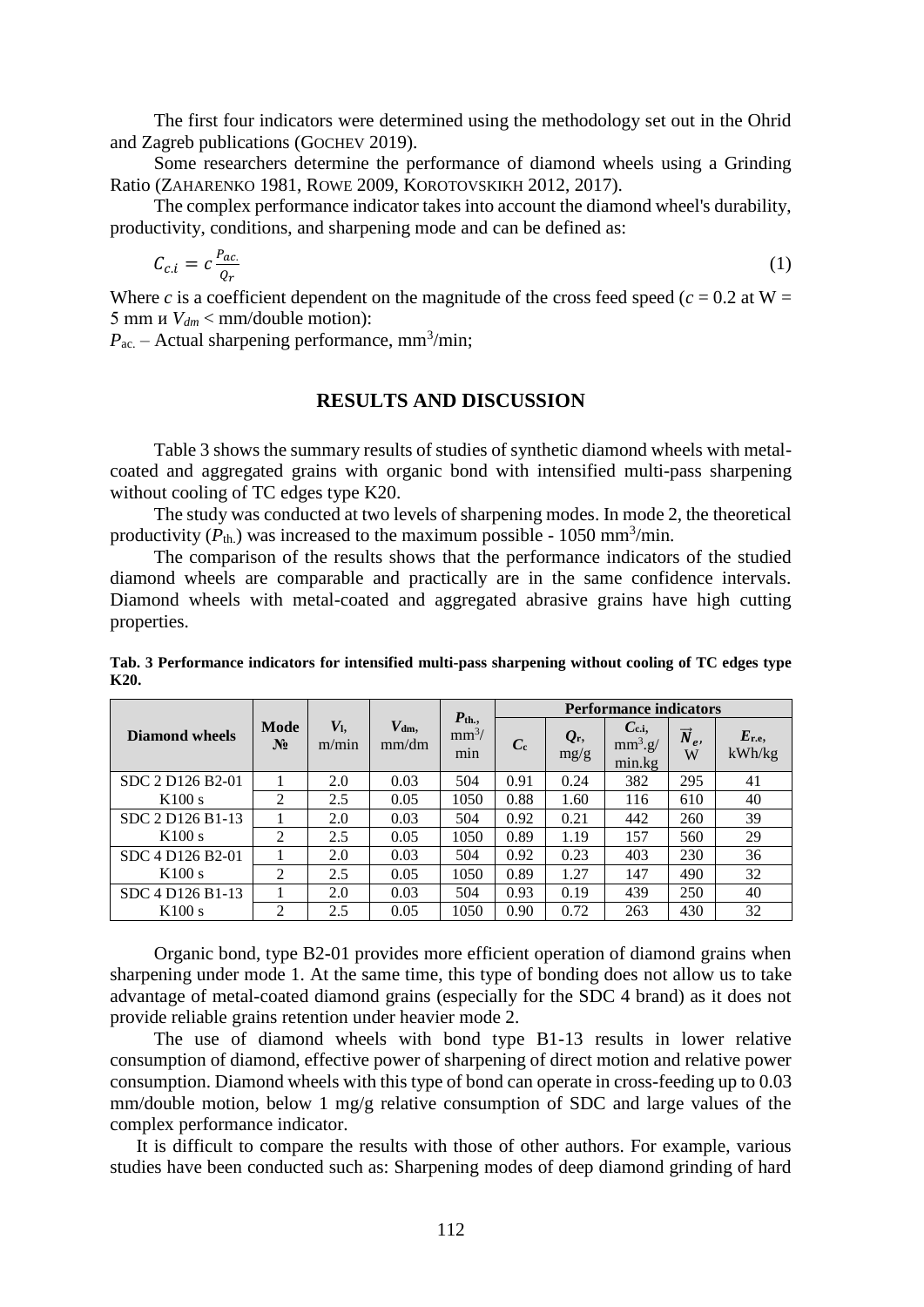materials tools have been studied. Grinding wheels of different granularities and diameters were examined to sharpen YT and YG cemented carbide cutting tools. The influence of sintering temperature to the relative density (R.D.), hardness and service life of diamond grinding wheels with AlSnTi, AlSnTiNiCo, AlSnTiNiand AlSnNiCo bonding agent was studied and others. Some factors, which have significant effects, like the radial wear of the diamond grinding wheel, the components of the grinding forces, the normal and the tangential grinding force, and the surface quality of the tools are studied. Various variables such as the cutting and feed speed and the coolant supply method were varied to investigate the effect on grinding of different tool materials, the brittle silicon nitride, and the ductile cemented carbide material and others (BIERMAN *et al*. 2009, SHANG-XI *et al*. 2008, VOYACHEK *et al*. 2013, ZHANG *et al*. 2004).

## **CONCLUSIONS**

The analysis shows that when sharpening TC knives type K20, the SDC wheels with organic bond type B1-13 have a high coefficient of cutting capacity and the main work is done in the direct motion of the longitudinal feeding. Diamond grains retain well from the bond and do not fall out before they become blunt. This is confirmed by the relatively low relative consumption of SDC. Analysis of the results also shows that:

- Sharpening processes by multi-pass grinding without cooling can be intensified to a productivity greater than 500 mm/min using diamond discs with metal-coated and aggregated grains type SDC 2 D126 B1-13 K100 s and SDC 4 D126 B1-13 K100 s.
- The sharpening performance, the type of bonding, the brand of diamond grains and their coverage all have a significant impact on the productivity of diamond wheels when sharpening TC tools. These indicators characterize the quantitative side of the process.
- Knowledge of the quality side of the process is also required, i.e., what phenomena occur in diamond grains and bond when interacting with the surface layer of the polished hard alloy. What is the reason for the higher or lower consumption of diamond, the higher or lower the sharpening resistance, etc.?
- Joint analysis of the quantitative and qualitative sides of the process will allow the optimization of the sharpening process of tungsten carbide tools.

#### **REFERENCES**

BIERMAN, D., E. WÜRZ 2009. A study of grinding silicon nitride and cemented carbide materials with diamond grinding wheels. In Production Engineering  $3(4):411-416$ , DOI:  $10.1007/s11740-009-$ 0183-z.

GOCHEV, ZH. 2008. Investigation on the grinding quality of planing knives made of high-speed steel (HSS) type M2 and specific consumption of cubic boron nitride (CBN). In Chip and Chipless Woodworking Processes, Zvolen: Technical University in Zvolen, pp. 89–97, ISBN 978-80-228-1913-8.

GOCHEV, ZH., P. VITCHEV, G., VUKOV 2019. Determination of performance indicators and quality of TCT knives when sharpened with PCD grinding wheels. In Wood Technology & Product Design, Skopje: S.S Cyril and Methodius University, pp. 119-126, ISBN 978-608-4723-03-5.

GOCHEV, ZH., P. VITCHEV, G., VUKOV 2019. Determination of Performance Index and Effective Power for Sharpening of TC Planer Knives with PCD Abrasive Wheels. In ICWST 2019, Impementation of Wood Science in Woodworking Sector and 70<sup>th</sup> anniversary of Drvna industrija Journal, Zagreb, pp. 53-60, ISBN 978-953-292-062-8.